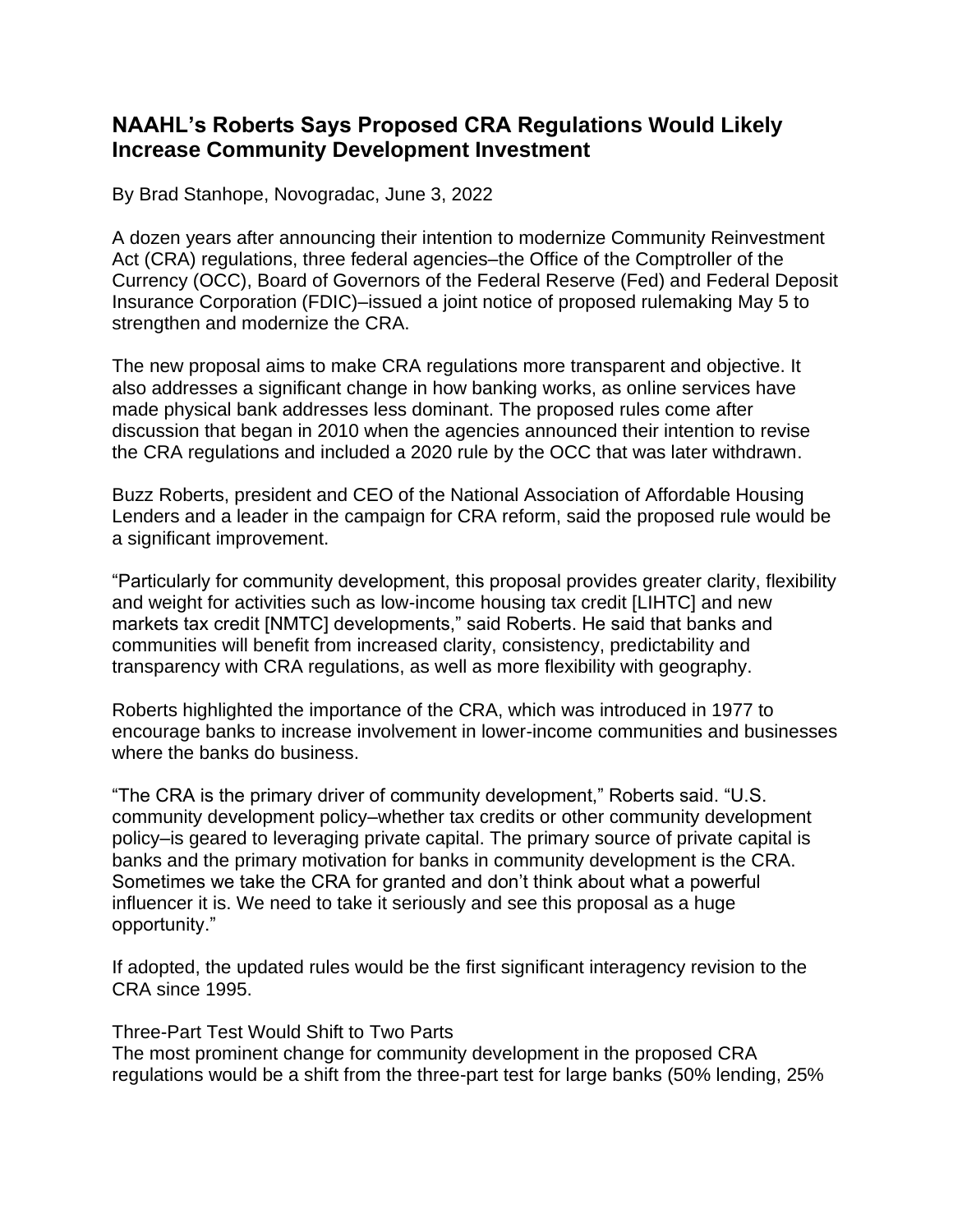investments, 25% services) to a combination of retail and community development tests.

The retail test would be made up of 45% lending and 15% products, creating 60% of the total score. The remaining 40% would be a community development test, made up of 30% financing (either lending or investment) and 10% services.

There is a proposed shift to a numerical metric, but not at the pace of the 2020 proposed OCC rule. The new proposed rule includes an implementation timeline in which there would continue to be qualitative evaluations while data is collected, with a transition to a numerical metric with specific benchmarks.

One concern voiced by community development stakeholders is that banks could potentially meet the financing portion of the community development test purely through lending, leaving out community development investment. There will likely be requests during the comment period to mitigate that possibility. For example, Roberts suggested it would be important for the final rule to offer additional consideration for LIHTC, NMTC and other equity investments.

Benefit for Community Development

Roberts said he expects the proposed CRA regulations to drive more investment in community development tax incentives.

"Banks would get credit for LIHTC or NMTC activities anywhere in the country, which is a huge plus," he said. "We've seen a tremendous disparity between the so-called CRA hot spots and deserts and that should diminish substantially."

Roberts also said the proposal would grant full credit to all LIHTC financing–including debt. That's true even if less than half the units in a financed property are tax credit units.

Roberts said the proposal includes provisions for CRA credit for factors often present in community development properties: Such things as being in persistent poverty counties, high-poverty census tracts, and high-opportunity areas, as well as building developments for low-income people, as distinguished from those with moderate incomes.

"Not every tax credit deal will meet those standards, but they are a big plus," Roberts said. "If you put all those things together, banks will be able to get more CRA consideration for more LIHTC and NMTC deals, so it will increase the competition. LIHTC project debt will unequivocally count. There's been confusion about that."

Roberts said the eligibility of historic tax credit and opportunity zone (OZ) investments for CRA credit will be more situational.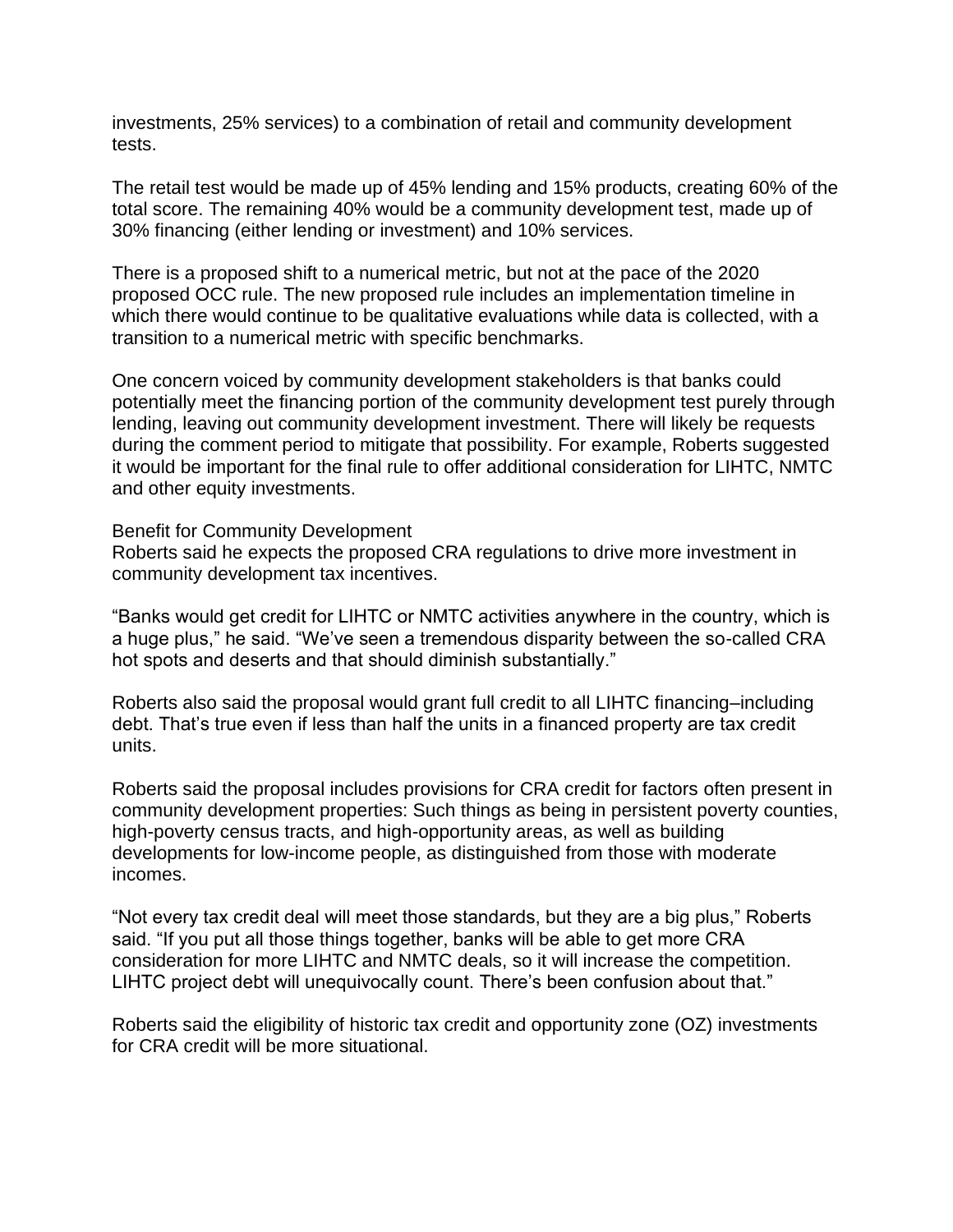"If historic or OZ deals contribute to low- or moderate-income (LMI) community revitalization–without displacement–or serve an LMI clientele, they will get CRA consideration," Roberts said. "Of course, not all historic or OZ deals do that. You've got to look at the content of the deal."

While the neighborhood homes tax credit (NHTC) is not enacted, the CRA proposal would affect how banks would receive positive consideration for NHTC-related investments and loans, if it were to be enacted. NHTC financing targeted to low- and moderate-income homebuyers and homeowners (those earning no more than 80% of the area median income) would be eligible for positive CRA consideration, but eligibility for homes located in distressed communities is less clear.

## Joint Ruling Significant

The fact that the proposal for the new regulations was made jointly by the Fed, FDIC and OCC is important.

"It's a big deal," Roberts said. "It's funny how these expectations get set–until the OCC went off on its own, it had been normal for the three agencies to do CRA regulations jointly."

Roberts highlighted some variation from that tradition in the early 2000s, but said that for most of the CRA regulations' 45-year history, rules have been made jointly.

"It's critically important that you have a consistent policy for all the agencies," Roberts said. "Think of it from the perspective of a developer: You want to approach a bank for financing, but the notion that that bank's CRA obligations varies according to who its prudential supervisory agency would be complicated and confusing.

"If you're a developer [in that scenario], you would have to know Bank X is regulated by the FDIC, Bank Y is regulated by the Fed and Bank Z is regulated by OCC. You would have to know two or three different policies that drive how banks are thinking about this. That's crazy and very hard for developers or other stakeholders to work with."

## What's Next

Roberts said community development stakeholders should weigh in on the proposal before the comment period ends Aug. 5. He said he expects the three agencies to work on finalizing the rule by the end of 2022.

"That's a tall order because interagency coordination is inherently very challenging," Roberts said. "But the agencies have been working together for so many years on CRA and over the past year or so on this particular proposal that I'm hopeful they can do it." He recognizes hurdles for the 679-page document.

"There's going to be a lot of very constructive commentary on this proposal," he said. "For them to consider that and put a final rule to bed by the end of the year is a challenge. They will have five months to do it, which is pretty tight."